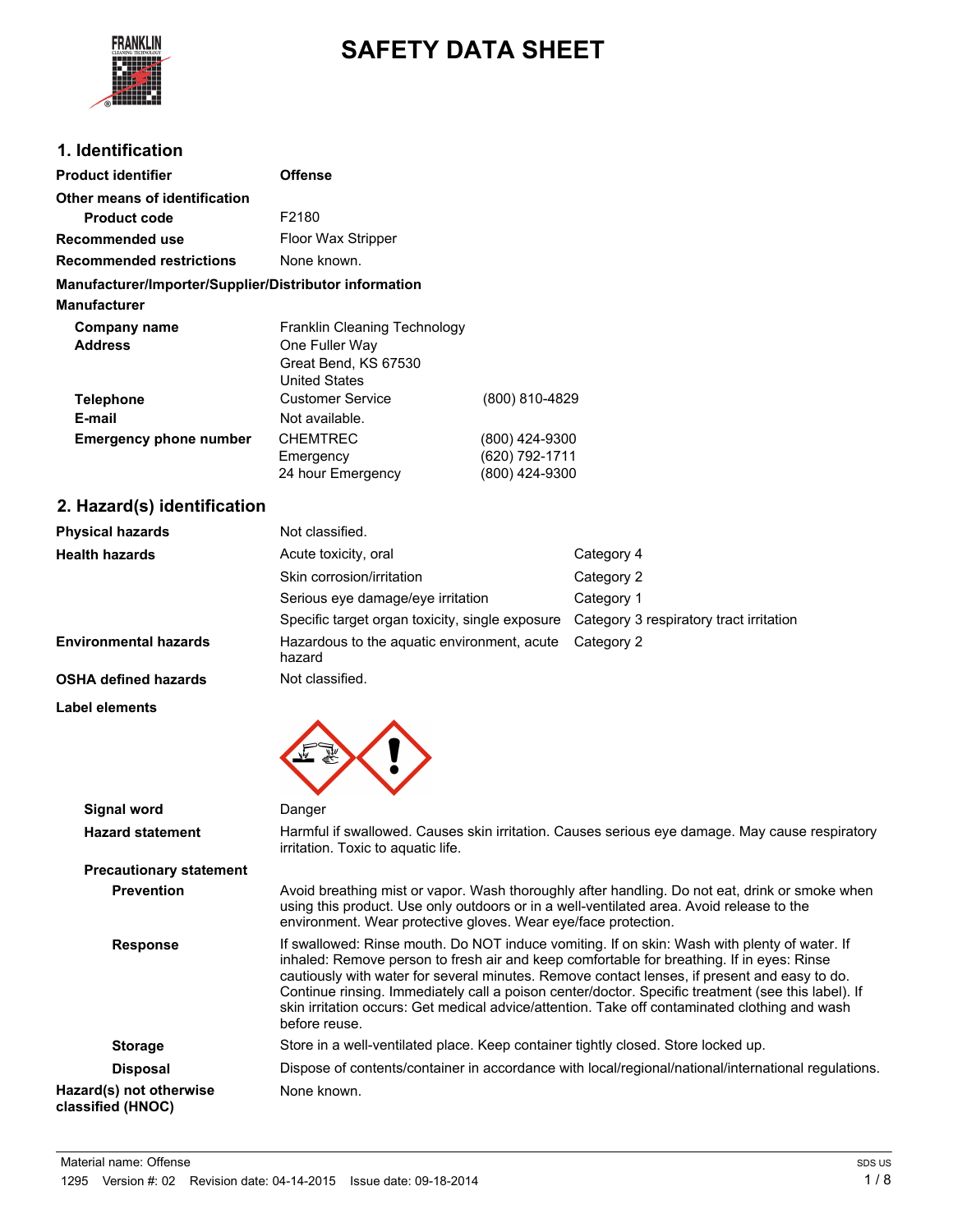**Supplemental information** 5.06% of the mixture consists of component(s) of unknown acute oral toxicity. 29.26% of the mixture consists of component(s) of unknown acute hazards to the aquatic environment.

## **3. Composition/information on ingredients**

#### **Mixtures**

| <b>Chemical name</b>                     | Common name and synonyms | <b>CAS number</b> | %          |
|------------------------------------------|--------------------------|-------------------|------------|
| ETHYLENE GLYCOL PHENYL<br><b>FTHFR</b>   |                          | 122-99-6          | $10 - 520$ |
| 2-AMINOETHANOL                           |                          | 141-43-5          | $5 - 510$  |
| <b>BUTOXYETHANOL</b>                     |                          | 111-76-2          | $5 - 10$   |
| SODIUM METASILICATE                      |                          | 6834-92-0         | $1 - 3$    |
| Other components below reportable levels |                          |                   | $70 - 80$  |

\*Designates that a specific chemical identity and/or percentage of composition has been withheld as a trade secret.

## **4. First-aid measures**

| <b>Inhalation</b>                                                            | Remove victim to fresh air and keep at rest in a position comfortable for breathing. Call a POISON<br>CENTER or doctor/physician if you feel unwell.                                                                                                     |  |
|------------------------------------------------------------------------------|----------------------------------------------------------------------------------------------------------------------------------------------------------------------------------------------------------------------------------------------------------|--|
| <b>Skin contact</b>                                                          | Remove contaminated clothing. Wash with plenty of soap and water. If skin irritation occurs: Get<br>medical advice/attention. Wash contaminated clothing before reuse.                                                                                   |  |
| Eye contact                                                                  | Immediately flush eyes with plenty of water for at least 15 minutes. Remove contact lenses, if<br>present and easy to do. Continue rinsing. Get medical attention immediately.                                                                           |  |
| Ingestion                                                                    | Rinse mouth. If vomiting occurs, keep head low so that stomach content doesn't get into the lungs.<br>Get medical advice/attention if you feel unwell.                                                                                                   |  |
| <b>Most important</b><br>symptoms/effects, acute and<br>delayed              | Severe eye irritation. Symptoms may include stinging, tearing, redness, swelling, and blurred<br>vision. Permanent eye damage including blindness could result. May cause respiratory irritation.<br>Skin irritation. May cause redness and pain.        |  |
| Indication of immediate<br>medical attention and special<br>treatment needed | Provide general supportive measures and treat symptomatically. Keep victim warm. Keep victim<br>under observation. Symptoms may be delayed.                                                                                                              |  |
| <b>General information</b>                                                   | If you feel unwell, seek medical advice (show the label where possible). Ensure that medical<br>personnel are aware of the material(s) involved, and take precautions to protect themselves. Show<br>this safety data sheet to the doctor in attendance. |  |
| 5. Fire-fighting measures                                                    |                                                                                                                                                                                                                                                          |  |
| Suitable extinguishing media                                                 | Alcohol resistant foam. Water fog. Dry chemical powder. Carbon dioxide (CO2).                                                                                                                                                                            |  |
| Unsuitable extinguishing<br>media                                            | Do not use water jet as an extinguisher, as this will spread the fire.                                                                                                                                                                                   |  |
| Specific hazards arising from<br>the chemical                                | During fire, gases hazardous to health may be formed.                                                                                                                                                                                                    |  |
| Special protective equipment<br>and precautions for firefighters             | Self-contained breathing apparatus and full protective clothing must be worn in case of fire.                                                                                                                                                            |  |
| <b>Fire-fighting</b><br>equipment/instructions                               | Move containers from fire area if you can do so without risk.                                                                                                                                                                                            |  |
| <b>Specific methods</b>                                                      | Use standard firefighting procedures and consider the hazards of other involved materials.                                                                                                                                                               |  |
| <b>General fire hazards</b>                                                  | No unusual fire or explosion hazards noted.                                                                                                                                                                                                              |  |

## **6. Accidental release measures**

**Personal precautions, protective equipment and emergency procedures** Keep unnecessary personnel away. Keep people away from and upwind of spill/leak. Keep out of low areas. Wear appropriate protective equipment and clothing during clean-up. Avoid breathing mist or vapor. Do not touch damaged containers or spilled material unless wearing appropriate protective clothing. Ensure adequate ventilation. Local authorities should be advised if significant spillages cannot be contained. For personal protection, see section 8 of the SDS.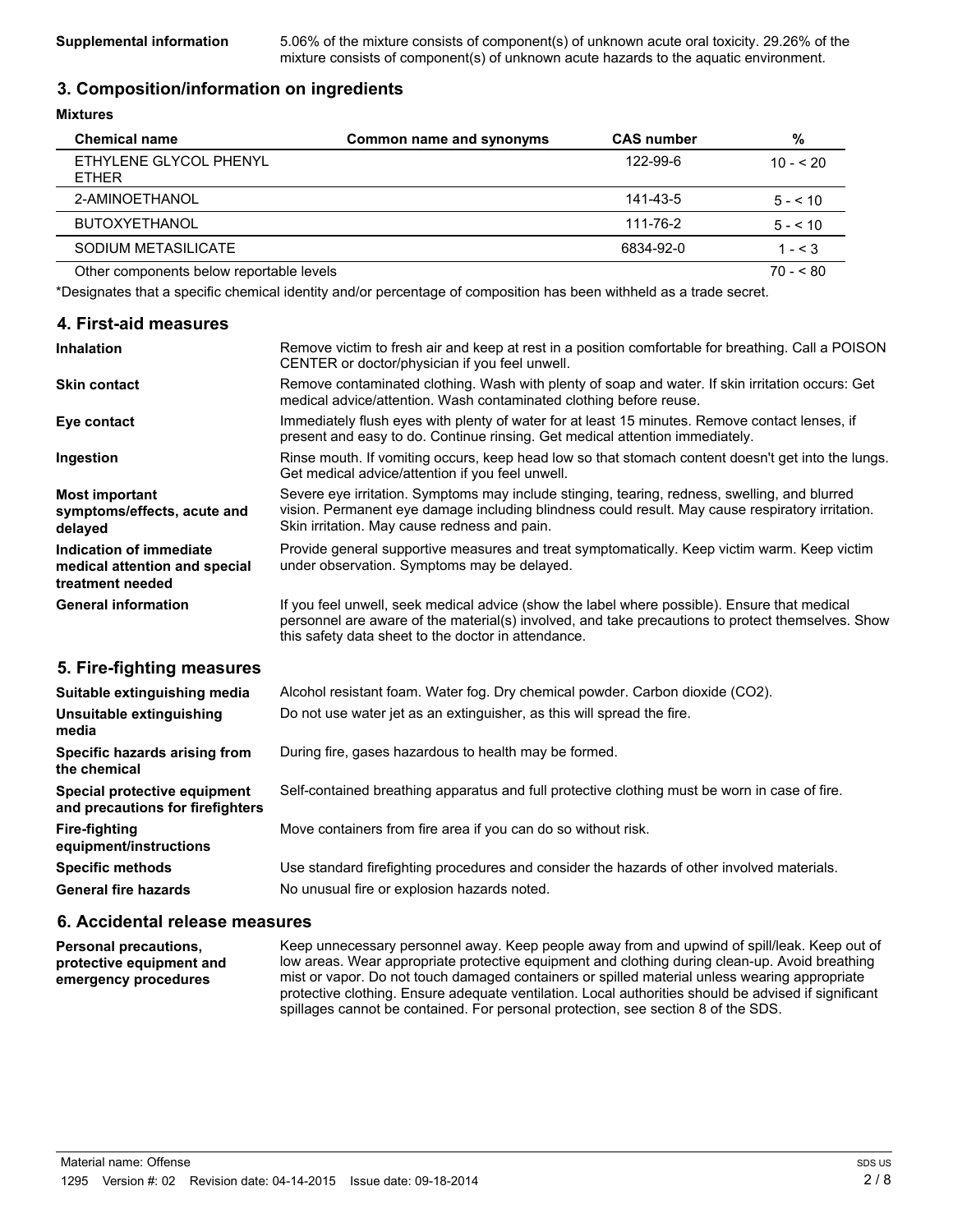| <b>Methods and materials for</b><br>containment and cleaning up | Large Spills: Stop the flow of material, if this is without risk. Dike the spilled material, where this is<br>possible. Cover with plastic sheet to prevent spreading. Absorb in vermiculite, dry sand or earth<br>and place into containers. Use water spray to reduce vapors or divert vapor cloud drift. Prevent<br>entry into waterways, sewer, basements or confined areas. Following product recovery, flush area<br>with water. |
|-----------------------------------------------------------------|----------------------------------------------------------------------------------------------------------------------------------------------------------------------------------------------------------------------------------------------------------------------------------------------------------------------------------------------------------------------------------------------------------------------------------------|
|                                                                 | Small Spills: Wipe up with absorbent material (e.g. cloth, fleece). Clean surface thoroughly to<br>remove residual contamination.                                                                                                                                                                                                                                                                                                      |
|                                                                 | Never return spills to original containers for re-use. For waste disposal, see section 13 of the SDS.                                                                                                                                                                                                                                                                                                                                  |
| <b>Environmental precautions</b>                                | Avoid release to the environment. Contact local authorities in case of spillage to drain/aquatic<br>environment. Prevent further leakage or spillage if safe to do so. Do not contaminate water. Avoid<br>discharge into drains, water courses or onto the ground.                                                                                                                                                                     |
| 7. Handling and storage                                         |                                                                                                                                                                                                                                                                                                                                                                                                                                        |
| <b>Precautions for safe handling</b>                            | Do not get in eyes, on skin, or on clothing. Avoid breathing mist or vapor. Avoid prolonged<br>exposure. Do not taste or swallow. When using, do not eat, drink or smoke. Provide adequate<br>ventilation. Wear appropriate personal protective equipment. Wash hands thoroughly after<br>handling. Observe good industrial hygiene practices. Avoid release to the environment. Do not<br>empty into drains.                          |
| Conditions for safe storage,<br>including any incompatibilities | Store locked up. Store in original tightly closed container. Store away from incompatible materials<br>(see Section 10 of the SDS).                                                                                                                                                                                                                                                                                                    |

# **8. Exposure controls/personal protection**

## **Occupational exposure limits**

#### **US. OSHA Table Z-1 Limits for Air Contaminants (29 CFR 1910.1000)**

| <b>Components</b>                                         | <b>Type</b>  |                                | <b>Value</b>    |                      |  |
|-----------------------------------------------------------|--------------|--------------------------------|-----------------|----------------------|--|
| 2-AMINOETHANOL (CAS<br>$141 - 43 - 5$                     | <b>PEL</b>   |                                |                 | $6$ mg/m $3$         |  |
|                                                           |              |                                |                 | 3 ppm                |  |
| <b>BUTOXYETHANOL (CAS</b><br>$111 - 76 - 2$               | <b>PEL</b>   |                                |                 | 240 mg/m3            |  |
|                                                           |              |                                |                 | 50 ppm               |  |
| <b>US. ACGIH Threshold Limit Values</b>                   |              |                                |                 |                      |  |
| <b>Components</b>                                         | <b>Type</b>  |                                | <b>Value</b>    |                      |  |
| 2-AMINOETHANOL (CAS<br>$141 - 43 - 5$                     | <b>STEL</b>  |                                |                 | 6 ppm                |  |
|                                                           | <b>TWA</b>   |                                |                 | 3 ppm                |  |
| <b>BUTOXYETHANOL (CAS</b><br>$111 - 76 - 2)$              | <b>TWA</b>   |                                |                 | 20 ppm               |  |
| US. NIOSH: Pocket Guide to Chemical Hazards               |              |                                |                 |                      |  |
| <b>Components</b>                                         | <b>Type</b>  |                                | Value           |                      |  |
| 2-AMINOETHANOL (CAS<br>$141 - 43 - 5$                     | <b>STEL</b>  |                                |                 | 15 mg/m3             |  |
|                                                           |              |                                |                 | 6 ppm                |  |
|                                                           | <b>TWA</b>   |                                |                 | $8$ mg/m $3$         |  |
|                                                           |              |                                |                 | 3 ppm                |  |
| <b>BUTOXYETHANOL (CAS</b><br>$111 - 76 - 2)$              | <b>TWA</b>   |                                |                 | 24 mg/m3             |  |
|                                                           |              |                                |                 | 5 ppm                |  |
| <b>Biological limit values</b>                            |              |                                |                 |                      |  |
| <b>ACGIH Biological Exposure Indices</b>                  |              |                                |                 |                      |  |
| <b>Components</b>                                         | <b>Value</b> | <b>Determinant</b>             | <b>Specimen</b> | <b>Sampling Time</b> |  |
| BUTOXYETHANOL (CAS 200 mg/g                               |              | Butoxyacetic                   | Creatinine in   | $\star$              |  |
| $111 - 76 - 2$                                            |              | acid (BAA),<br>with hydrolysis | urine           |                      |  |
| * - For sampling details, please see the source document. |              |                                |                 |                      |  |
| <b>Exposure guidelines</b>                                |              |                                |                 |                      |  |
| US - California OELs: Skin designation                    |              |                                |                 |                      |  |

BUTOXYETHANOL (CAS 111-76-2) Can be absorbed through the skin.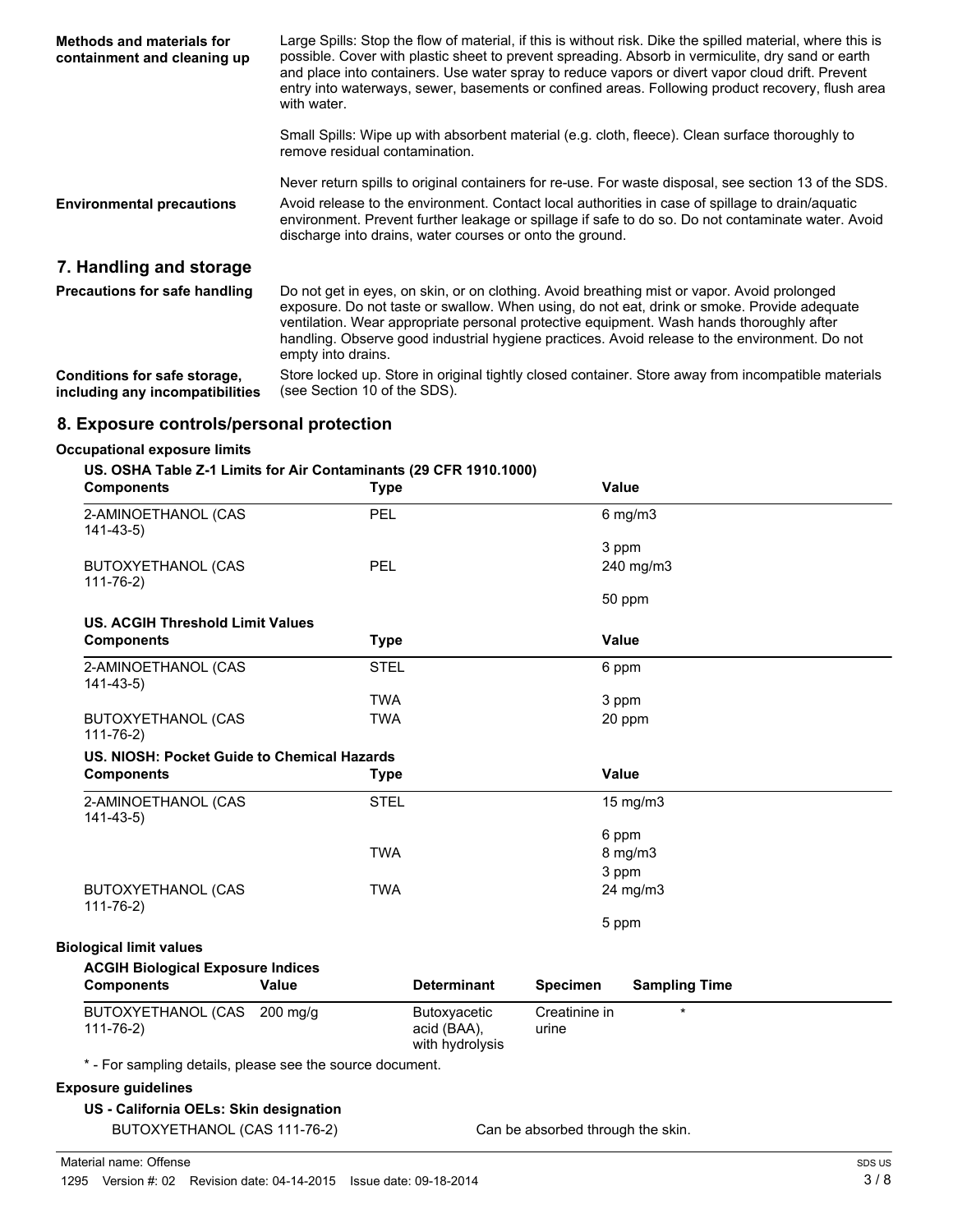| US - Minnesota Haz Subs: Skin designation applies                     |                                                                                                                                                                                                                                                                                                                                                                                                                                                                                                  |                                                                                                                                                                                                                                                            |  |
|-----------------------------------------------------------------------|--------------------------------------------------------------------------------------------------------------------------------------------------------------------------------------------------------------------------------------------------------------------------------------------------------------------------------------------------------------------------------------------------------------------------------------------------------------------------------------------------|------------------------------------------------------------------------------------------------------------------------------------------------------------------------------------------------------------------------------------------------------------|--|
| BUTOXYETHANOL (CAS 111-76-2)                                          |                                                                                                                                                                                                                                                                                                                                                                                                                                                                                                  | Skin designation applies.                                                                                                                                                                                                                                  |  |
| US - Tennesse OELs: Skin designation                                  |                                                                                                                                                                                                                                                                                                                                                                                                                                                                                                  |                                                                                                                                                                                                                                                            |  |
| BUTOXYETHANOL (CAS 111-76-2)                                          |                                                                                                                                                                                                                                                                                                                                                                                                                                                                                                  | Can be absorbed through the skin.                                                                                                                                                                                                                          |  |
|                                                                       | US NIOSH Pocket Guide to Chemical Hazards: Skin designation                                                                                                                                                                                                                                                                                                                                                                                                                                      |                                                                                                                                                                                                                                                            |  |
| BUTOXYETHANOL (CAS 111-76-2)                                          |                                                                                                                                                                                                                                                                                                                                                                                                                                                                                                  | Can be absorbed through the skin.                                                                                                                                                                                                                          |  |
|                                                                       | US. OSHA Table Z-1 Limits for Air Contaminants (29 CFR 1910.1000)                                                                                                                                                                                                                                                                                                                                                                                                                                |                                                                                                                                                                                                                                                            |  |
| BUTOXYETHANOL (CAS 111-76-2)                                          |                                                                                                                                                                                                                                                                                                                                                                                                                                                                                                  | Can be absorbed through the skin.                                                                                                                                                                                                                          |  |
| Appropriate engineering<br>controls                                   | Good general ventilation (typically 10 air changes per hour) should be used. Ventilation rates<br>should be matched to conditions. If applicable, use process enclosures, local exhaust ventilation,<br>or other engineering controls to maintain airborne levels below recommended exposure limits. If<br>exposure limits have not been established, maintain airborne levels to an acceptable level. Eye<br>wash facilities and emergency shower must be available when handling this product. |                                                                                                                                                                                                                                                            |  |
| Individual protection measures, such as personal protective equipment |                                                                                                                                                                                                                                                                                                                                                                                                                                                                                                  |                                                                                                                                                                                                                                                            |  |
| Eye/face protection                                                   | Wear safety glasses with side shields (or goggles) and a face shield.                                                                                                                                                                                                                                                                                                                                                                                                                            |                                                                                                                                                                                                                                                            |  |
| <b>Skin protection</b>                                                |                                                                                                                                                                                                                                                                                                                                                                                                                                                                                                  |                                                                                                                                                                                                                                                            |  |
| <b>Hand protection</b>                                                | Wear appropriate chemical resistant gloves.                                                                                                                                                                                                                                                                                                                                                                                                                                                      |                                                                                                                                                                                                                                                            |  |
| <b>Other</b>                                                          |                                                                                                                                                                                                                                                                                                                                                                                                                                                                                                  | Wear appropriate chemical resistant clothing. Use of an impervious apron is recommended.                                                                                                                                                                   |  |
| <b>Respiratory protection</b>                                         | In case of insufficient ventilation, wear suitable respiratory equipment. Chemical respirator with<br>organic vapor cartridge.                                                                                                                                                                                                                                                                                                                                                                   |                                                                                                                                                                                                                                                            |  |
| <b>Thermal hazards</b>                                                |                                                                                                                                                                                                                                                                                                                                                                                                                                                                                                  | Wear appropriate thermal protective clothing, when necessary.                                                                                                                                                                                              |  |
| <b>General hygiene</b><br>considerations                              |                                                                                                                                                                                                                                                                                                                                                                                                                                                                                                  | Keep away from food and drink. Always observe good personal hygiene measures, such as<br>washing after handling the material and before eating, drinking, and/or smoking. Routinely wash<br>work clothing and protective equipment to remove contaminants. |  |

# **9. Physical and chemical properties**

| <b>Appearance</b>                                 | Clear.                       |  |
|---------------------------------------------------|------------------------------|--|
| <b>Physical state</b>                             | Liquid.                      |  |
| Form                                              | Liguid.                      |  |
| Color                                             | Colorless                    |  |
| Odor                                              | Matches to Standard          |  |
| <b>Odor threshold</b>                             | Not available.               |  |
| рH                                                | $12.7 - 13.3$                |  |
| Melting point/freezing point                      | 32 °F (0 °C) estimated       |  |
| Initial boiling point and boiling<br>range        | 212 °F (100 °C) estimated    |  |
| <b>Flash point</b>                                | 201.2 °F (94.0 °C) estimated |  |
| <b>Evaporation rate</b>                           | Not available.               |  |
| Flammability (solid, gas)                         | Not available.               |  |
| Upper/lower flammability or explosive limits      |                              |  |
| <b>Flammability limit - lower</b><br>(%)          | Not available.               |  |
| <b>Flammability limit - upper</b><br>(%)          | Not available.               |  |
| Explosive limit - lower (%)                       | Not available.               |  |
| Explosive limit - upper (%)                       | Not available.               |  |
| Vapor pressure                                    | 0.11 hPa estimated           |  |
| <b>Vapor density</b>                              | Not available.               |  |
| <b>Relative density</b>                           | Not available.               |  |
| Solubility(ies)                                   |                              |  |
| <b>Solubility (water)</b>                         | Not available.               |  |
| <b>Partition coefficient</b><br>(n-octanol/water) | Not available.               |  |
| <b>Auto-ignition temperature</b>                  | 460.4 °F (238 °C) estimated  |  |

Material name: Offense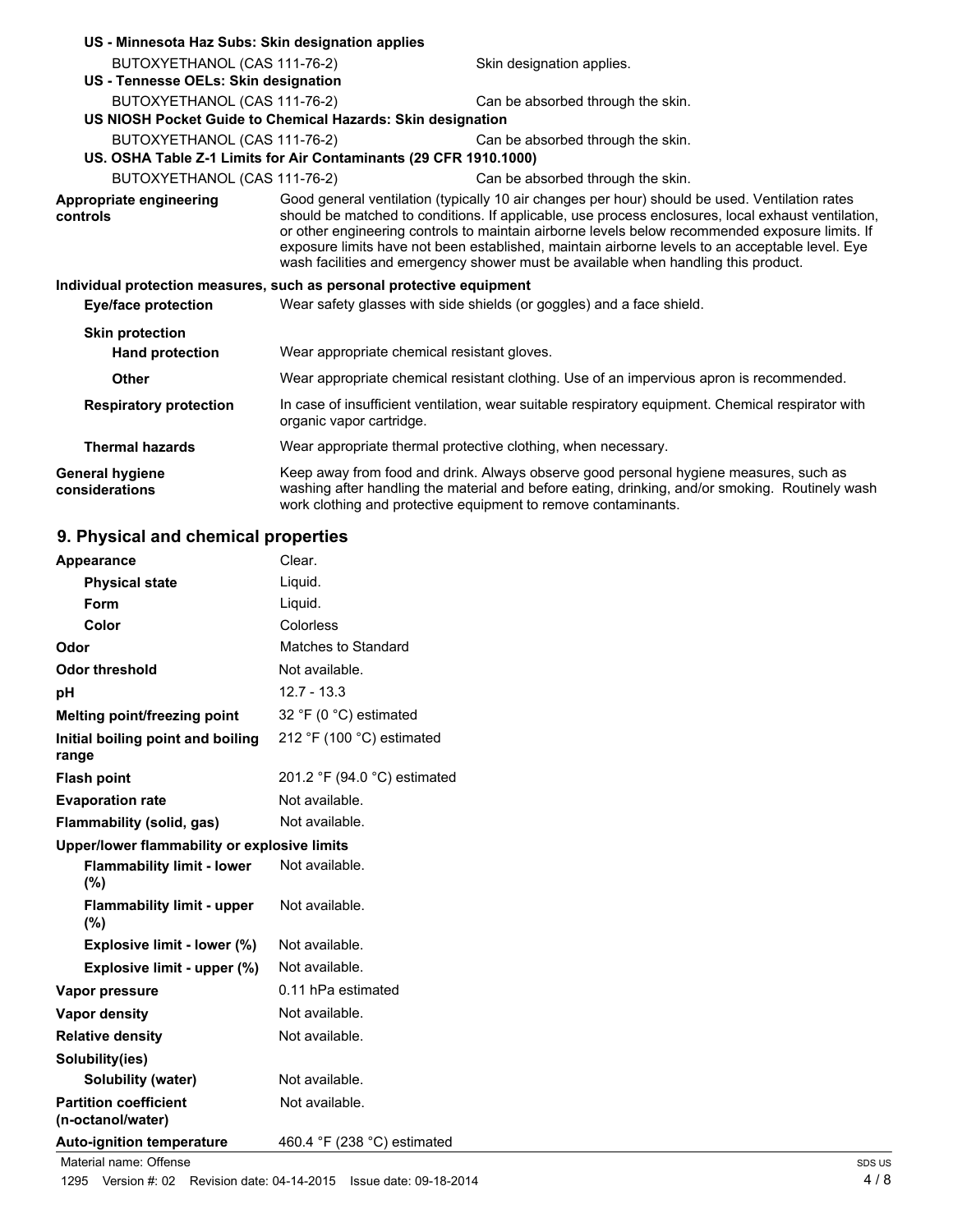| Not available.         |  |
|------------------------|--|
| Not available.         |  |
|                        |  |
| 8.80 lbs/gal estimated |  |
| $93.57%$ estimated     |  |
| 1.06 estimated         |  |
| 12 % estimated         |  |
|                        |  |

# **10. Stability and reactivity**

| <b>Reactivity</b>                            | Reacts violently with strong acids. This product may react with oxidizing agents.                                      |
|----------------------------------------------|------------------------------------------------------------------------------------------------------------------------|
| <b>Chemical stability</b>                    | Material is stable under normal conditions.                                                                            |
| <b>Possibility of hazardous</b><br>reactions | Hazardous polymerization does not occur.                                                                               |
| <b>Conditions to avoid</b>                   | Avoid temperatures exceeding the flash point. Do not mix with other chemicals. Contact with<br>incompatible materials. |
| Incompatible materials                       | Strong acids. Acids. Strong oxidizing agents. Oxidizing agents.                                                        |
| <b>Hazardous decomposition</b><br>products   | No hazardous decomposition products are known.                                                                         |

## **11. Toxicological information**

# **Information on likely routes of exposure**

| Ingestion                                                                          | Harmful if swallowed.                                                                                                                                                                                                                             |
|------------------------------------------------------------------------------------|---------------------------------------------------------------------------------------------------------------------------------------------------------------------------------------------------------------------------------------------------|
| <b>Inhalation</b>                                                                  | Prolonged inhalation may be harmful. May cause irritation to the respiratory system.                                                                                                                                                              |
| <b>Skin contact</b>                                                                | Causes skin irritation.                                                                                                                                                                                                                           |
|                                                                                    | 2-Butoxy ethanol may be absorbed through the skin in toxic amounts if contact is repeated and<br>prolonged. These effects have not been observed in humans.                                                                                       |
|                                                                                    | Prolonged or repeated exposure may cause liver and kidney damage. These effects have not<br>been observed in humans.                                                                                                                              |
| Eye contact                                                                        | Causes serious eye damage.                                                                                                                                                                                                                        |
| Symptoms related to the<br>physical, chemical and<br>toxicological characteristics | Severe eye irritation. Symptoms may include stinging, tearing, redness, swelling, and blurred<br>vision. Permanent eye damage including blindness could result. Skin irritation. May cause<br>redness and pain. May cause respiratory irritation. |

## **Information on toxicological effects**

| Acute toxicity | In high concentrations, vapors are anesthetic and may cause headache, fatigue, dizziness and |
|----------------|----------------------------------------------------------------------------------------------|
|                | central nervous system effects. Harmful if swallowed. May cause respiratory irritation.      |

| Product               | <b>Species</b> | <b>Test Results</b>          |
|-----------------------|----------------|------------------------------|
| Offense (CAS Mixture) |                |                              |
| <b>Acute</b>          |                |                              |
| Dermal                |                |                              |
| LD50                  | Rabbit         | 5173.5015 mg/kg estimated    |
| Inhalation            |                |                              |
| LC50                  | Mouse          | 14000 ppm, 7 Hours estimated |
|                       | Rat            | 9000 ppm, 4 Hours estimated  |
| Oral                  |                |                              |
| LD50                  | Mouse          | 8379.1406 mg/kg estimated    |
|                       | Rat            | 4804.0566 mg/kg estimated    |
| Other                 |                |                              |
| LD50                  | Rabbit         | 5600 mg/kg estimated         |
|                       | Rat            | 838.6905 mg/kg estimated     |
|                       |                |                              |

\* Estimates for product may be based on additional component data not shown.

**Skin corrosion/irritation** Causes skin irritation.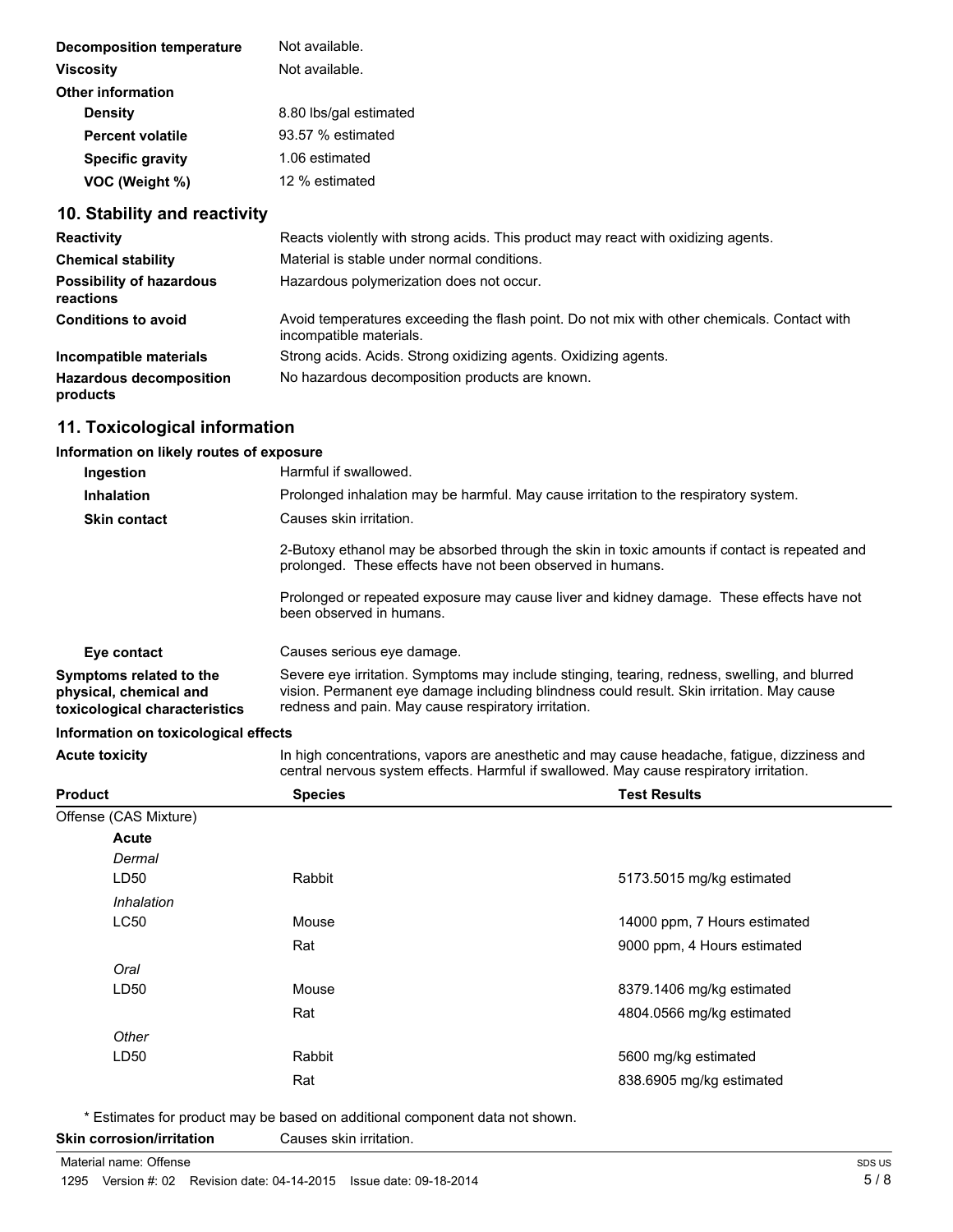| Serious eye damage/eye<br>irritation                  | Causes serious eye damage.                                                                                          |                                                                                                                                                             |  |
|-------------------------------------------------------|---------------------------------------------------------------------------------------------------------------------|-------------------------------------------------------------------------------------------------------------------------------------------------------------|--|
| Respiratory or skin sensitization                     |                                                                                                                     |                                                                                                                                                             |  |
| <b>Respiratory sensitization</b>                      | Not available.                                                                                                      |                                                                                                                                                             |  |
| <b>Skin sensitization</b>                             | This product is not expected to cause skin sensitization.                                                           |                                                                                                                                                             |  |
| <b>Germ cell mutagenicity</b>                         | No data available to indicate product or any components present at greater than 0.1% are<br>mutagenic or genotoxic. |                                                                                                                                                             |  |
| Carcinogenicity                                       |                                                                                                                     | This product is not considered to be a carcinogen by IARC, ACGIH, NTP, or OSHA.                                                                             |  |
|                                                       | <b>IARC Monographs. Overall Evaluation of Carcinogenicity</b>                                                       |                                                                                                                                                             |  |
| BUTOXYETHANOL (CAS 111-76-2)<br>Not listed.           | OSHA Specifically Regulated Substances (29 CFR 1910.1001-1050)                                                      | 3 Not classifiable as to carcinogenicity to humans.                                                                                                         |  |
| <b>Reproductive toxicity</b>                          | This product is not expected to cause reproductive or developmental effects.                                        |                                                                                                                                                             |  |
| Specific target organ toxicity -<br>single exposure   | May cause respiratory irritation.                                                                                   |                                                                                                                                                             |  |
| Specific target organ toxicity -<br>repeated exposure | Not classified.                                                                                                     |                                                                                                                                                             |  |
| <b>Aspiration hazard</b>                              | Not available.                                                                                                      |                                                                                                                                                             |  |
| <b>Chronic effects</b>                                |                                                                                                                     | Prolonged inhalation may be harmful. May be harmful if absorbed through skin.                                                                               |  |
|                                                       |                                                                                                                     | 2-Butoxy ethanol may be absorbed through the skin in toxic amounts if contact is repeated and<br>prolonged. These effects have not been observed in humans. |  |
|                                                       | been observed in humans.                                                                                            | Prolonged or repeated exposure may cause liver and kidney damage. These effects have not                                                                    |  |

# **12. Ecological information**

| $12.$ Loorogroup intermation.                                                                                               |                    |                                                                                                                                                                                                                                                                                                                                                   |                                    |  |  |
|-----------------------------------------------------------------------------------------------------------------------------|--------------------|---------------------------------------------------------------------------------------------------------------------------------------------------------------------------------------------------------------------------------------------------------------------------------------------------------------------------------------------------|------------------------------------|--|--|
| <b>Ecotoxicity</b>                                                                                                          |                    | Toxic to aquatic life.                                                                                                                                                                                                                                                                                                                            |                                    |  |  |
| <b>Product</b>                                                                                                              |                    | <b>Species</b>                                                                                                                                                                                                                                                                                                                                    | <b>Test Results</b>                |  |  |
| Offense (CAS Mixture)                                                                                                       |                    |                                                                                                                                                                                                                                                                                                                                                   |                                    |  |  |
| <b>Aquatic</b>                                                                                                              |                    |                                                                                                                                                                                                                                                                                                                                                   |                                    |  |  |
| Crustacea                                                                                                                   | EC50               | Daphnia                                                                                                                                                                                                                                                                                                                                           | 400.5626 mg/l, 48 hours estimated  |  |  |
| Fish                                                                                                                        | <b>LC50</b>        | Fish                                                                                                                                                                                                                                                                                                                                              | 1767.4857 mg/l, 96 hours estimated |  |  |
| * Estimates for product may be based on additional component data not shown.                                                |                    |                                                                                                                                                                                                                                                                                                                                                   |                                    |  |  |
| Persistence and degradability                                                                                               |                    | No data is available on the degradability of this product.                                                                                                                                                                                                                                                                                        |                                    |  |  |
| <b>Bioaccumulative potential</b>                                                                                            |                    | No data available.                                                                                                                                                                                                                                                                                                                                |                                    |  |  |
| Partition coefficient n-octanol / water (log Kow)<br>2-AMINOETHANOL<br><b>BUTOXYETHANOL</b><br>ETHYLENE GLYCOL PHENYL ETHER |                    | $-1.31$<br>0.83<br>1.16                                                                                                                                                                                                                                                                                                                           |                                    |  |  |
| <b>Mobility in soil</b>                                                                                                     | No data available. |                                                                                                                                                                                                                                                                                                                                                   |                                    |  |  |
| Other adverse effects                                                                                                       |                    | No other adverse environmental effects (e.g. ozone depletion, photochemical ozone creation<br>potential, endocrine disruption, global warming potential) are expected from this component.                                                                                                                                                        |                                    |  |  |
| 13. Disposal considerations                                                                                                 |                    |                                                                                                                                                                                                                                                                                                                                                   |                                    |  |  |
| <b>Disposal instructions</b>                                                                                                |                    | Collect and reclaim or dispose in sealed containers at licensed waste disposal site. Do not allow<br>this material to drain into sewers/water supplies. Do not contaminate ponds, waterways or ditches<br>with chemical or used container. Dispose of contents/container in accordance with<br>local/regional/national/international regulations. |                                    |  |  |
| Local disposal regulations                                                                                                  |                    | Dispose in accordance with all applicable regulations.                                                                                                                                                                                                                                                                                            |                                    |  |  |
| Hazardous waste code                                                                                                        |                    | The waste code should be assigned in discussion between the user, the producer and the waste<br>disposal company.                                                                                                                                                                                                                                 |                                    |  |  |
| Waste from residues / unused                                                                                                |                    | Dispose of in accordance with local regulations. Empty containers or liners may retain some                                                                                                                                                                                                                                                       |                                    |  |  |

product residues. This material and its container must be disposed of in a safe manner (see:

Material name: Offense

**products**

Disposal instructions).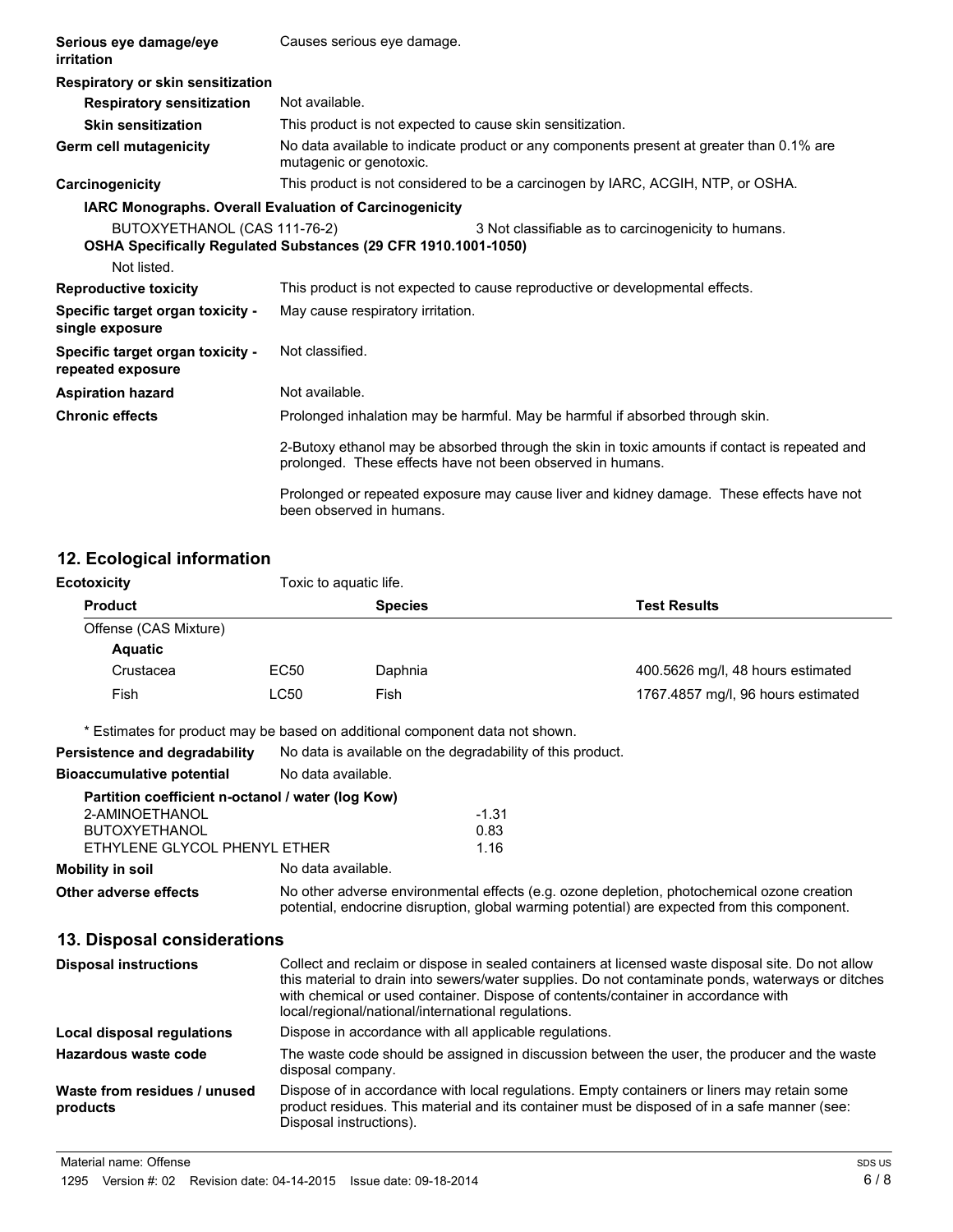**Contaminated packaging** Empty containers should be taken to an approved waste handling site for recycling or disposal. Since emptied containers may retain product residue, follow label warnings even after container is emptied.

## **14. Transport information**

#### **DOT**

Not regulated as dangerous goods.

#### **IATA**

Not regulated as dangerous goods.

#### **IMDG**

Not regulated as dangerous goods.

**Transport in bulk according to** This substance/mixture is not intended to be transported in bulk. **Annex II of MARPOL 73/78 and the IBC Code**

## **15. Regulatory information**

**US federal regulations** This product is a "Hazardous Chemical" as defined by the OSHA Hazard Communication Standard, 29 CFR 1910.1200. All components are listed or exempted from listing on the U.S. EPA TSCA Inventory List.

|                                                             | <b>ISCA Inventory LIST.</b>                                                      |                   |           |  |
|-------------------------------------------------------------|----------------------------------------------------------------------------------|-------------------|-----------|--|
|                                                             | TSCA Section 12(b) Export Notification (40 CFR 707, Subpt. D)                    |                   |           |  |
| Not regulated.                                              |                                                                                  |                   |           |  |
| <b>CERCLA Hazardous Substance List (40 CFR 302.4)</b>       |                                                                                  |                   |           |  |
| BUTOXYETHANOL (CAS 111-76-2)<br>Listed.                     |                                                                                  |                   |           |  |
| ETHYLENE GLYCOL PHENYL ETHER (CAS 122-99-6)                 | Listed.                                                                          |                   |           |  |
| <b>SARA 304 Emergency release notification</b>              |                                                                                  |                   |           |  |
| Not regulated.                                              |                                                                                  |                   |           |  |
|                                                             | OSHA Specifically Regulated Substances (29 CFR 1910.1001-1050)                   |                   |           |  |
| Not listed.                                                 |                                                                                  |                   |           |  |
| Superfund Amendments and Reauthorization Act of 1986 (SARA) |                                                                                  |                   |           |  |
| <b>Hazard categories</b>                                    | Immediate Hazard - Yes<br>Delayed Hazard - No                                    |                   |           |  |
|                                                             | Fire Hazard - No                                                                 |                   |           |  |
|                                                             | Pressure Hazard - No                                                             |                   |           |  |
|                                                             | Reactivity Hazard - No                                                           |                   |           |  |
| <b>SARA 302 Extremely hazardous substance</b>               |                                                                                  |                   |           |  |
| Not listed.                                                 |                                                                                  |                   |           |  |
| SARA 311/312 Hazardous                                      | No                                                                               |                   |           |  |
| chemical                                                    |                                                                                  |                   |           |  |
| SARA 313 (TRI reporting)                                    |                                                                                  |                   |           |  |
| <b>Chemical name</b>                                        |                                                                                  | <b>CAS number</b> | % by wt.  |  |
| ETHYLENE GLYCOL PHENYL ETHER                                |                                                                                  | 122-99-6          | $10 - 20$ |  |
| <b>BUTOXYETHANOL</b>                                        |                                                                                  | 111-76-2          | $5 - 10$  |  |
| <b>Other federal regulations</b>                            |                                                                                  |                   |           |  |
|                                                             | Clean Air Act (CAA) Section 112 Hazardous Air Pollutants (HAPs) List             |                   |           |  |
|                                                             | ETHYLENE GLYCOL PHENYL ETHER (CAS 122-99-6)                                      |                   |           |  |
|                                                             | Clean Air Act (CAA) Section 112(r) Accidental Release Prevention (40 CFR 68.130) |                   |           |  |
| Not regulated.                                              |                                                                                  |                   |           |  |
|                                                             |                                                                                  |                   |           |  |
| <b>Safe Drinking Water Act</b>                              | Not regulated.                                                                   |                   |           |  |
| (SDWA)                                                      |                                                                                  |                   |           |  |
| <b>US state regulations</b>                                 |                                                                                  |                   |           |  |
| US. Massachusetts RTK - Substance List                      |                                                                                  |                   |           |  |
| 2-AMINOETHANOL (CAS 141-43-5)                               |                                                                                  |                   |           |  |
| BUTOXYETHANOL (CAS 111-76-2)                                |                                                                                  |                   |           |  |
|                                                             | US. New Jersey Worker and Community Right-to-Know Act                            |                   |           |  |
| 2-AMINOETHANOL (CAS 141-43-5)                               |                                                                                  |                   |           |  |
| BUTOXYETHANOL (CAS 111-76-2)                                | ETHYLENE GLYCOL PHENYL ETHER (CAS 122-99-6)                                      |                   |           |  |
|                                                             |                                                                                  |                   |           |  |